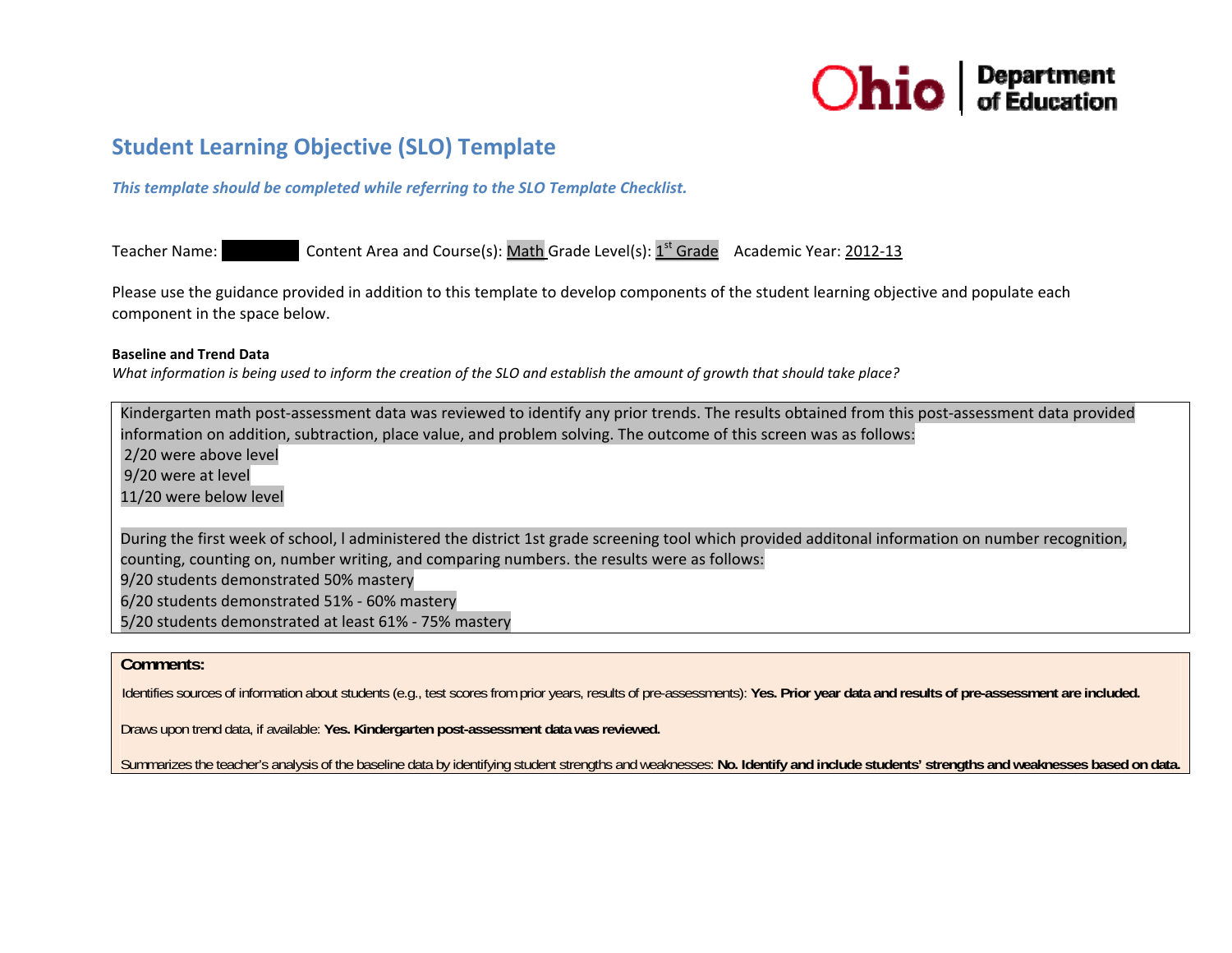#### **Student Population**

*Which students will be included in this SLO? Include course, grade level, and number of students.*

This SLO covers all 20 students in my 1<sup>st</sup> grade classroom, which includes 12 boys and 8 girls. There are 5 students with IEPs (2 of the 5 students are pulled out of class to receive specific math instruction from an Intervention Specialist) and 1 ELL student in my classroom. Those students with IEPs will require accommodations, modifications, and /or differentiation in instruction and assessment according to their IEP.

# **Comments**

Includes all students in the class covered by the SLO: **Yes. Although it is unclear if the 5 IEP students are pulled out for supplementary services or to replace the core instruction. Please clarify.** 

Describes the student population and considers any contextual factors that may impact student growth: **Yes.** 

If subgroups are excluded, explain which students, why they are excluded and if they are covered in another SLO: **N/A. Strengthen this by indicating that no students were excluded.**

### **Interval of Instruction**

*What is the duration of the course that the SLO will cover? Include beginning and end dates.*

The interval of instruction will be September 2012 to May 2013 school year.

### **Comments:**

Matches the length of the course (e.g., quarter, semester, year): Yes. This interval of instruction matches the length of the course. However, the teacher will need to keep in mind **that the post assessment will need to be given and analyzed to meet the May 1 deadline established by OTES timeline. This area would also be strengthened by including the frequency of the class (how many times/week, length of class: hours/class, semester/year-long course, etc.).**

### **Standards and Content**

*What content will the SLO target? To what related standards is the SLO aligned?*

This SLO will focus on 1<sup>st</sup> Grade Standard Number and Operations in Base Ten and are developmentally appropriate and set rigorous expectations for all students.

1.NBT.1. Count to 120, starting at any number less than 120. In this range, read and write numerals and represent <sup>a</sup> number of objects with <sup>a</sup> written numeral.

1.NBT.2. Understand that the two digits of <sup>a</sup> two‐digit number represent amounts of tens and ones. Understand the following as special cases:

- o10 can be thought of as <sup>a</sup> bundle of ten ones — called <sup>a</sup> "ten."
- oThe numbers from 11 to 19 are composed of <sup>a</sup> ten and one, two, three, four, five, six, seven, eight, or nine ones.
- oThe numbers 10, 20, 30, 40, 50, 60, 70, 80, 90 refer to one, two, three, four, five, six, seven, eight, or nine tens (and 0 ones).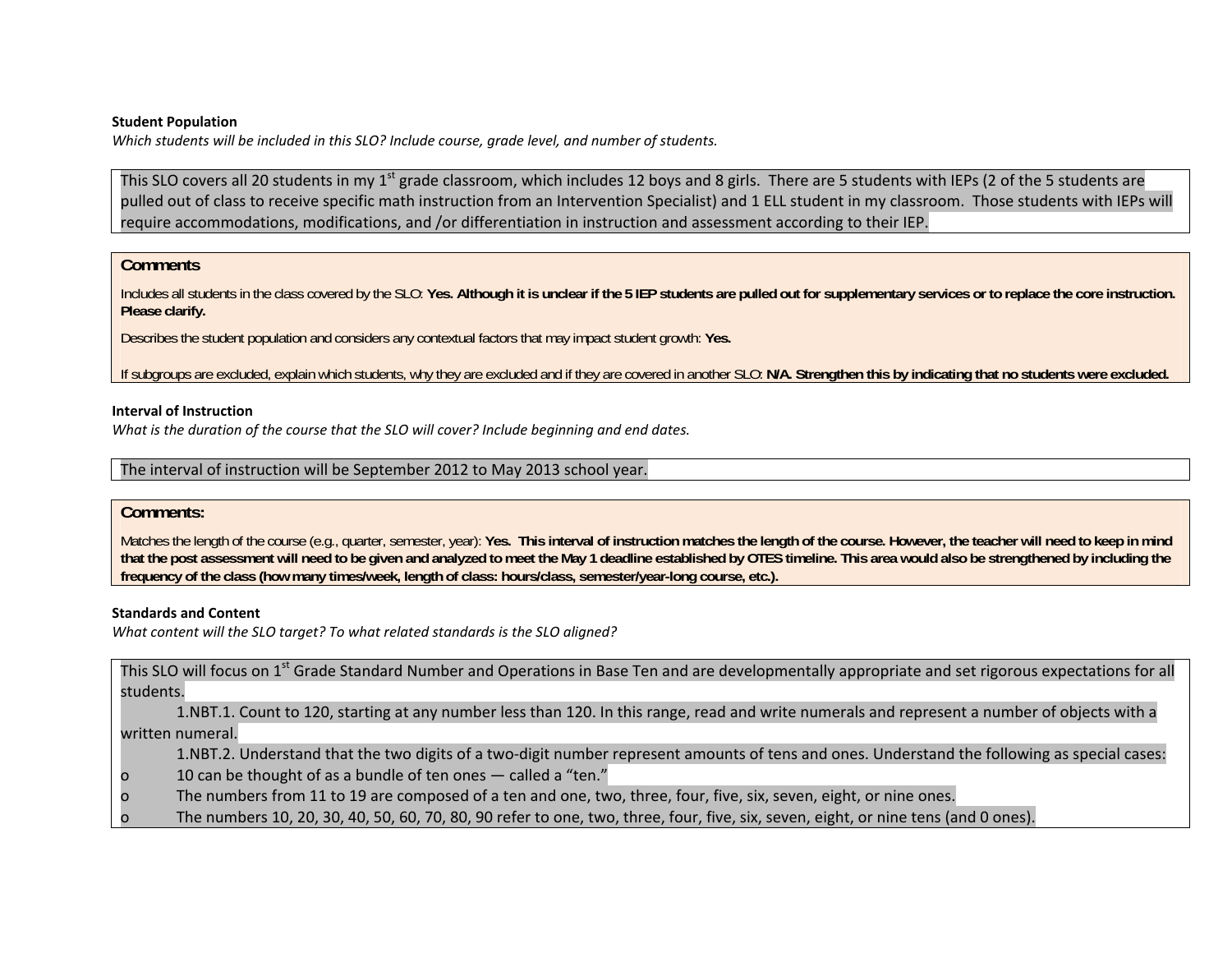1.NBT.3. Compare two two‐digit numbers based on meanings of the tens and ones digits, recording the results of comparisons with the symbols  $>$ , =, and  $\lt$ .

1.NBT.4. Add within 100, including adding <sup>a</sup> two‐digit number and <sup>a</sup> one‐digit number, and adding <sup>a</sup> two‐digit number and <sup>a</sup> multiple of 10, using concrete models or drawings and strategies based on place value, properties of operations, and/or the relationship between addition and subtraction; relate the strategy to a written method and explain the reasoning used. Understand that in adding two-digit numbers, one adds tens and tens, ones and ones; and sometimes it is necessary to compose <sup>a</sup> ten.

1.NBT.5. Given <sup>a</sup> two‐digit number, mentally find 10 more or 10 less than the number, without having to count; explain the reasoning used. 1.NBT.6. Subtract multiples of 10 in the range 10‐90 from multiples of 10 in the range 10‐90 (positive or zero differences), using concrete models or drawings and strategies based on place value, properties of operations, and/or the relationship between addition and subtraction; relate the strategy to <sup>a</sup> written method and explain the reasoning used.

# **Comments:**

Specifies how the SLO will address applicable standards from the highest ranking of the following: (1) Common Core State Standards, (2) Ohio Academic Content Standards, or (3) national standards put forth by education organizations: **Yes, the SLO identifies applicable standards.**

Represents the big ideas or domains of the content taught during the interval of instruction: **The SLO identifies Number Sense as the focus for instruction. Will additional SLOs be**  written in Math to reflect other big ideas/domains for 1<sup>st</sup> grade math? If not, this SLO may be too narrow to encompass the learning that will need to occur for an entire course.

Identifies core knowledge and skills students are expected to attain as required by the applicable standards: **Yes.**

# **Assessment(s)**

*What assessment(s) will be used to measure student growth for this SLO?*

I will assess students using a board adopted assessment tool. This assessment will evaluate the previously listed CCSS in the following manner. There will be task related to fill‐in, pictures, written explanation, and oral explanation. This pre‐assessment is considered reliable and will be administered in September of 2012 and the post-assessment will be administered in May of 2013. My 5 IEP students will be given their assessment in a one-on-one environment by the Intervention Specialists. Throughout the year, I will monitor my students' progress with formative assessments. These may include using checklists to record student's academic behaviors during instruction, short one‐on‐one progress checks, and classroom observations conducted by myself or support staff.

#### **Comments:**

Identifies assessments that have been reviewed by content experts to effectively measure course content and reliably measure student learning as intended: **Yes. The assessments utilized for pre/post are either board adopted or state developed.**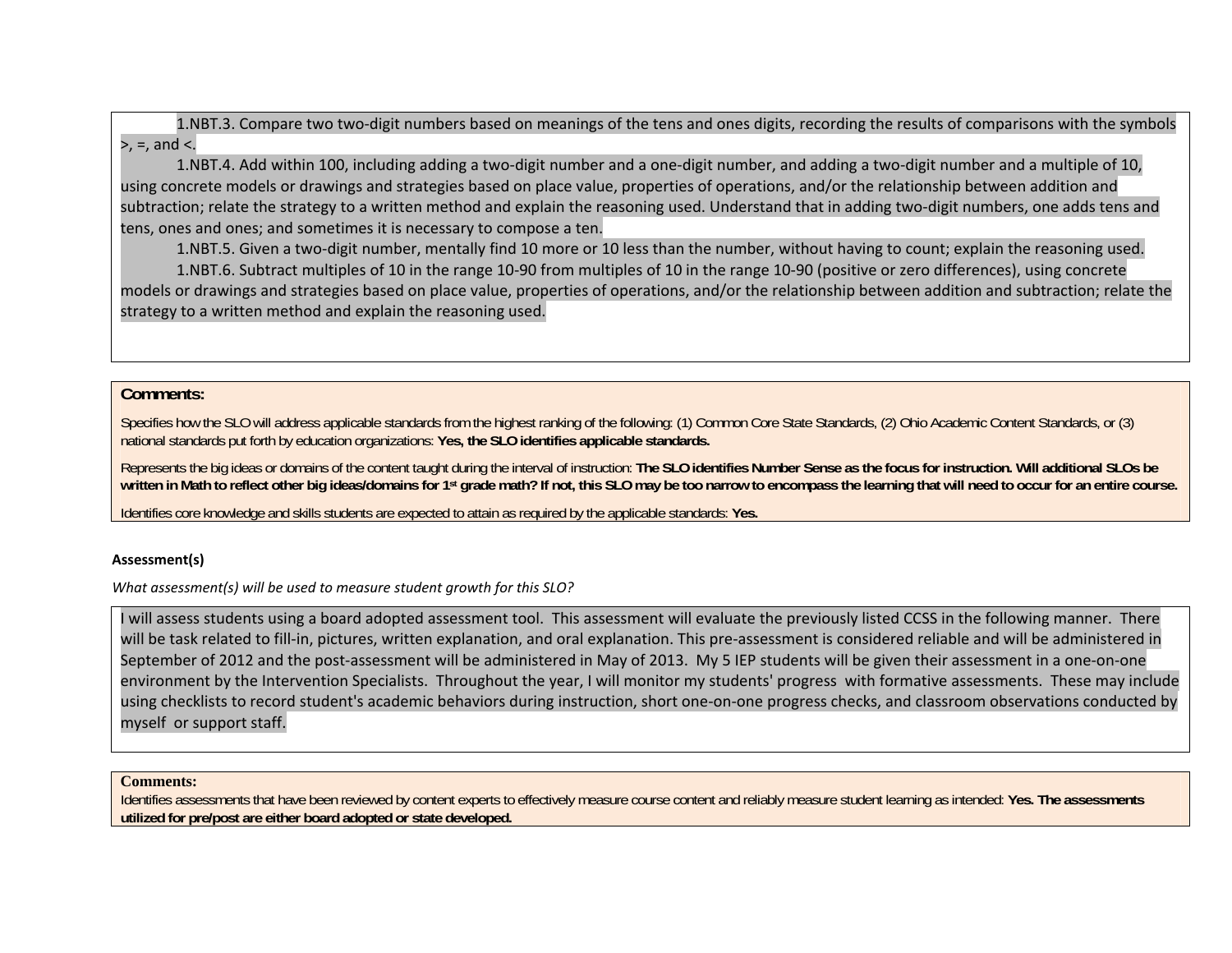Selects measures with sufficient "stretch" so that all students may demonstrate learning, or identifies supplemental assessments to cover all ability levels in the course: No. There is not enough information given about the assessments to determine if they have adequate stretch. Include statements that show the assessments include measures for lowest **group and highest group of students that are specific to each assessment.** 

Provides a plan for combining assessments if multiple summative assessments are used: **Yes. Only one post-assessment is being utilized to measure growth.** 

Follows the guidelines for appropriate assessments: **No. Address stretch (see above).**

#### **Growth Target(s)**

Considering all available data and content requirements, what growth target(s) can students be expected to reach?

All of the students will demonstrate <sup>a</sup> year's growth using the following formula; 100% ‐ pretest score <sup>=</sup> potential growth/2. For example, <sup>a</sup> student scores 40% on the pretest. 100‐40=60/2. Expected growth for this student is 30 points. This student's pretest score of 40 <sup>+</sup> 30 (expected growth) <sup>=</sup> 70. This student would need <sup>a</sup> post test score of 70 to demonstrate <sup>a</sup> year's growth. The scoring formula allows for individual student growth.

# **Comments:**

Ensures all students in the course have a growth target: **Yes. Formula ensures all students in the course have a growth target.** 

Uses baseline or pretest data to determine appropriate growth: Yes. Pre-test results are utilized to determine growth target. Are the growth targets appropriate? What if a student **scores a "10" on the pretest?** 

Sets developmentally appropriate targets: No. Although all targets require growth, consider ensuring that all targets are "passing". With this formula, it is possible for some **students to not obtain a passing grade on the post-assessment.** 

Creates tiered targets when appropriate so that all students may demonstrate growth: **Yes. However, consider combining students into tiers of performance and setting growth targets to ensure that all students receive a passing score on the post-test.** 

Sets ambitious yet attainable targets: **No. (See above).** 

### **Rationale for Growth Target(s)**

What is your rationale for setting the above target(s) for student growth within the interval of instruction?

Based on the beginning of the year pre‐assessment, it became clear that my first grade students fall into two categories: (1) Students with <sup>a</sup> working knowledge of number and operations in base 10. (2) Students with <sup>a</sup> little or no knowledge of numbers and operations in base 10. These targets align